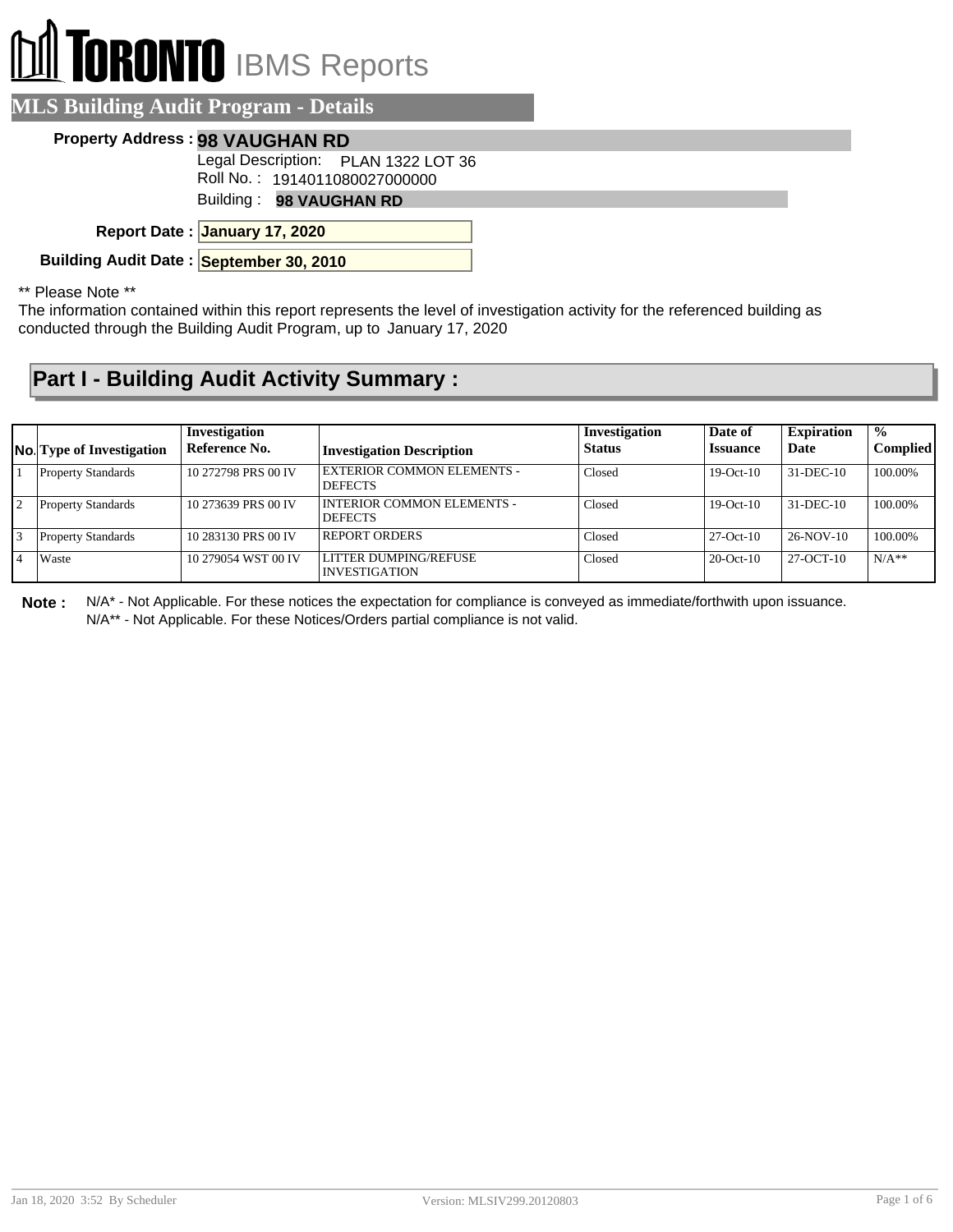## **Part II - Building Audit Details for Property Standards Orders :**

| Type of<br> No. Investigation | ∣Investiqation<br>⊺Reference No.  | <b>Investigation Description</b> | <b>Investigation Date of</b><br><b>Status</b> | <b>I</b> ssuance | <b>Expiration</b><br>⊺Date | <b>Next Scheduled</b><br><b>Inspection Date</b> |
|-------------------------------|-----------------------------------|----------------------------------|-----------------------------------------------|------------------|----------------------------|-------------------------------------------------|
| <b>Property Standards</b>     | 10 283130 PRS 00 IV REPORT ORDERS |                                  | Closed                                        | 27-Oct-10        | 26-NOV-10                  | 31-Dec-10                                       |

**No. of defects contained within the Order :**

**No. of defects that remain outstanding :**



|     | <b>Deficiency Details</b>                                                       |                     |               |  |  |  |
|-----|---------------------------------------------------------------------------------|---------------------|---------------|--|--|--|
| No. | <b>Violation/Defect</b>                                                         | Location            | <b>Status</b> |  |  |  |
|     | The property is not being kept free of rodents, vermin, insects or other pests. | Throughout Building | Closed        |  |  |  |

| Type of<br>No. Investigation | <b>Investigation</b><br>Reference No. | <b>Investigation Description</b>                           | <b>∣Investigation Date of</b><br><b>Status</b> | <b>Issuance</b> | <b>Expiration</b><br>∣Date | <b>Next Scheduled</b><br><b>Inspection Date I</b> |
|------------------------------|---------------------------------------|------------------------------------------------------------|------------------------------------------------|-----------------|----------------------------|---------------------------------------------------|
| Property Standards           |                                       | 10 272798 PRS 00 IV EXTERIOR COMMON ELEMENTS -<br>'DEFECTS | Closed                                         | 19-Oct-10       | $ 31 - DEC - 10 $          | 10-Jun-11                                         |

**0**

**18**

**No. of defects contained within the Order :**

**No. of defects that remain outstanding :**

|                 | <b>Deficiency Details</b>                                                                                                                                            |                             |               |  |  |  |  |  |
|-----------------|----------------------------------------------------------------------------------------------------------------------------------------------------------------------|-----------------------------|---------------|--|--|--|--|--|
| No.             | <b>Violation/Defect</b>                                                                                                                                              | Location                    | <b>Status</b> |  |  |  |  |  |
|                 | The yards and /or other part of property is not being kept clean and free from accumulation of<br>junk, rubbish, brush, refuse, litter, garbage and/or other debris. | Exterior                    | Closed        |  |  |  |  |  |
| 2               | The yard is not being maintained free of weeds.                                                                                                                      | Exterior                    | Closed        |  |  |  |  |  |
| 3               | The yard is not being maintained free of heavy undergrowth.                                                                                                          | Exterior                    | Closed        |  |  |  |  |  |
| 4               | The yard does not have suitable ground cover so as to direct the flow of surface water from the<br>walls of a building.                                              | Exterior                    | Closed        |  |  |  |  |  |
| 5               | The supporting member(s) of equipment/attachments appurtenant to the building are not properly<br>anchored, namely, loose wiring on walls of building.               | <b>Exterior Of Building</b> | Closed        |  |  |  |  |  |
| 6               | Eavestrough or roof gutter does not discharge in to a downpipe to drain roof surfaces.                                                                               | <b>Front East</b>           | Closed        |  |  |  |  |  |
| 7               | The protective/decorative finish on the exterior surfaces is not being maintained in good repair.                                                                    | <b>Front East</b>           | Closed        |  |  |  |  |  |
| 8               | Above ground discharge from downpipe or pipe is not directed to discharge away from adjacent<br>building.                                                            | <b>North</b>                | Closed        |  |  |  |  |  |
| 9               | Exterior window(s) with broken/cracked glass.                                                                                                                        | <b>North</b>                | Closed        |  |  |  |  |  |
| 10              | Exterior garbage containment area not screened.                                                                                                                      | <b>North</b>                | Closed        |  |  |  |  |  |
| 11              | Window well(s) are not protected so as to afford safe passage. Namely; protection not in good<br>repair.                                                             | <b>North</b>                | Closed        |  |  |  |  |  |
| 12 <sup>2</sup> | Equipment/attachments appurtenant to the building are not protected from the elements. Namely;<br>cable utility box has no door or cover.                            | <b>Rear West</b>            | Closed        |  |  |  |  |  |
| 13              | The yard contains vehicles that are wrecked, discarded, dismantled or inoperative.                                                                                   | Rear Yard                   | Closed        |  |  |  |  |  |
| 14              | The exterior surface of the building shall be maintained free of graffiti and/or painted slogans.                                                                    | Rear Yard                   | Closed        |  |  |  |  |  |
| 15              | The exterior walls and their components are not being maintained in good repair and free from<br>loose materials.                                                    | Rear Yard                   | Closed        |  |  |  |  |  |
| 16              | The fence, screen and/or other enclosure around or on the property is not maintained with a<br>uniform construction.                                                 | South                       | Closed        |  |  |  |  |  |
| 17              | Step(s), landing(s), does not afford safe passage. Namely; wires and cable on landing.                                                                               | South                       | Closed        |  |  |  |  |  |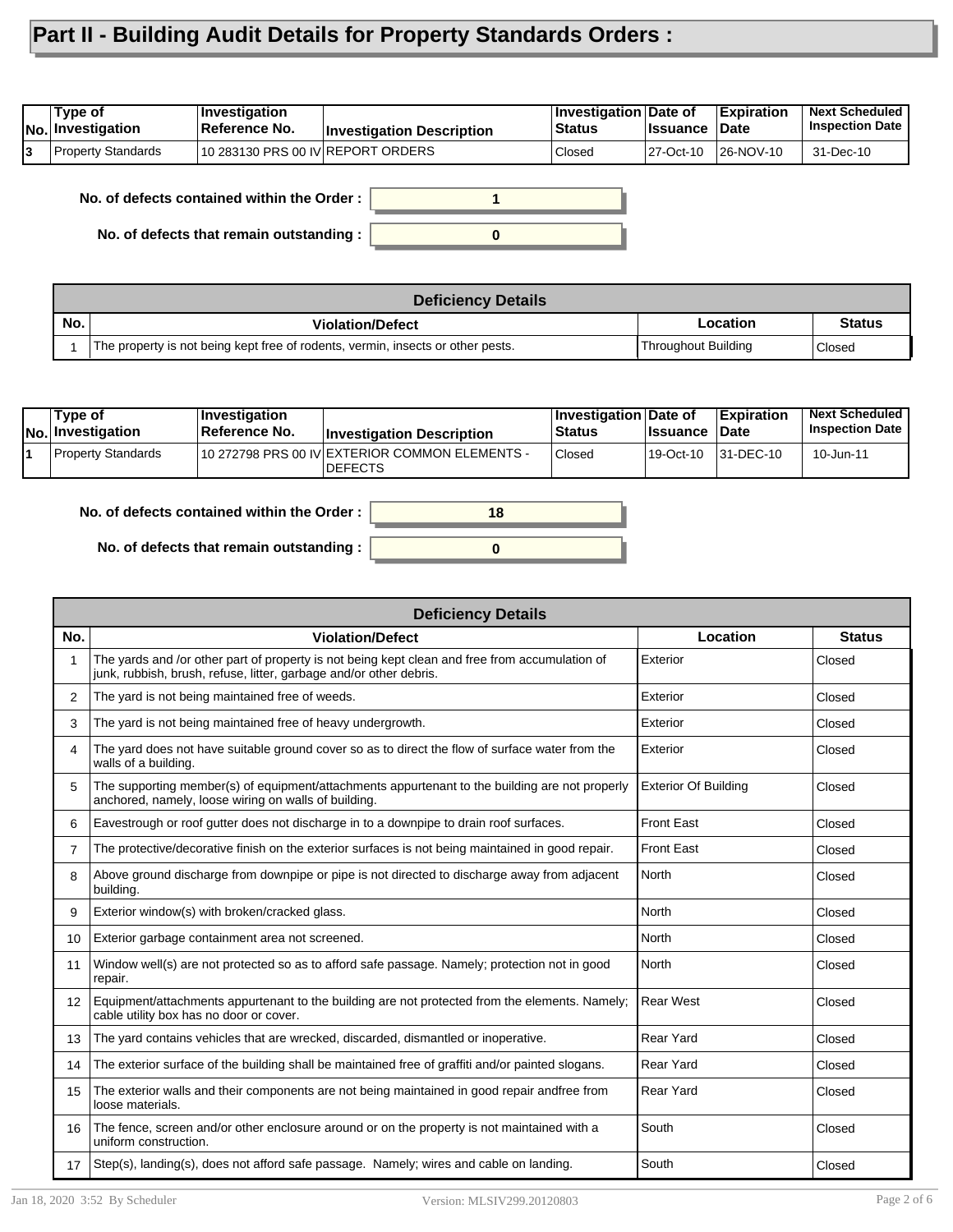| 18 The supporting member(s) of equipment/attachments appurtenant to the building are not properly  West | Closec |
|---------------------------------------------------------------------------------------------------------|--------|
| anchored, namely, the electrical cable above the rear exit door is not secured.                         |        |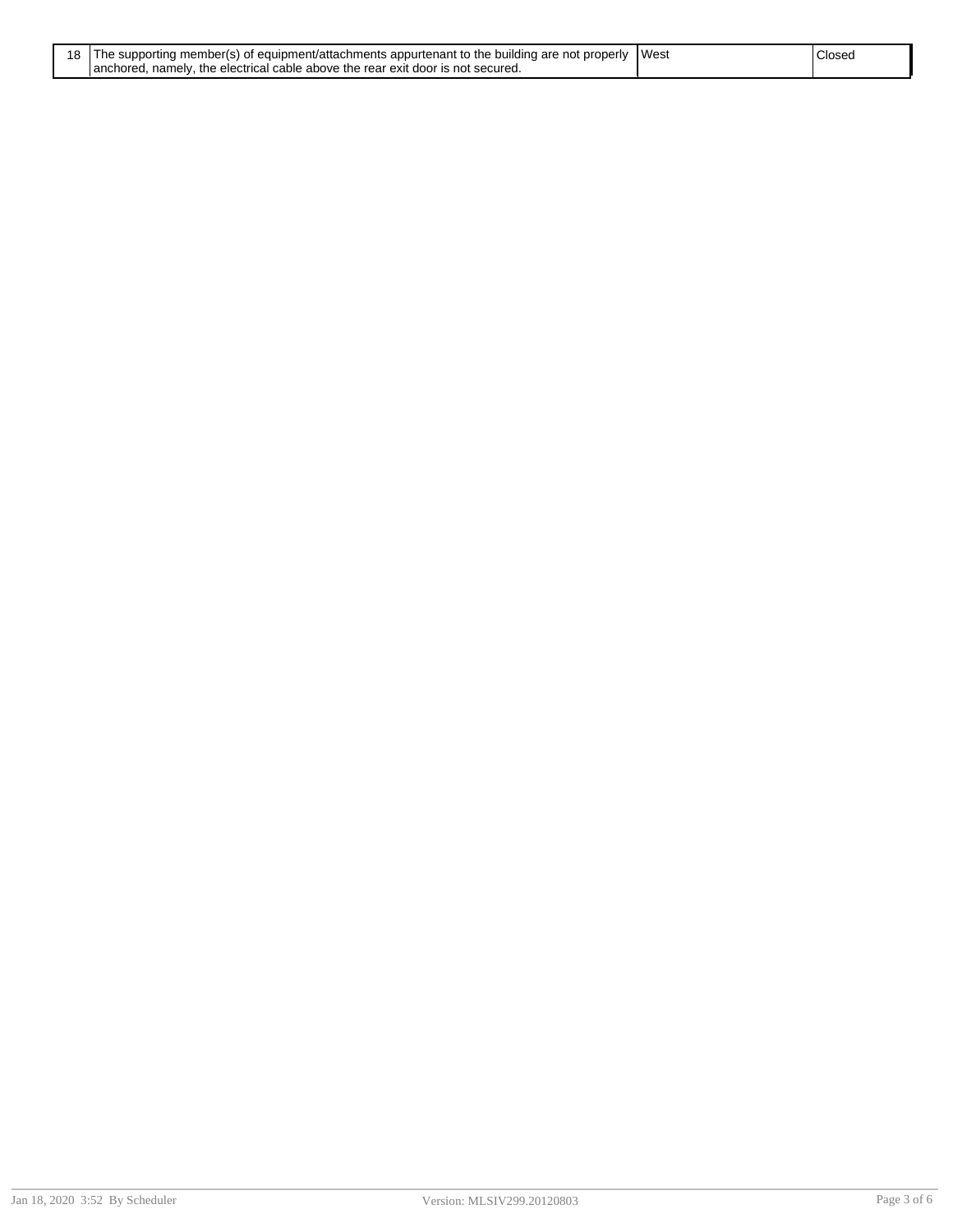| Tvpe of<br>No. Investigation | <b>Investigation</b><br>⊺Reference No. | <b>Investigation Description</b>                                  | <b>Investigation Date of</b><br>Status | <b>Issuance Date</b> | <b>Expiration</b> | <b>Next Scheduled</b><br><b>Inspection Date</b> |
|------------------------------|----------------------------------------|-------------------------------------------------------------------|----------------------------------------|----------------------|-------------------|-------------------------------------------------|
| Property Standards           |                                        | 110 273639 PRS 00 IV INTERIOR COMMON ELEMENTS -<br><b>DEFECTS</b> | Closed                                 | 19-Oct-10            | $ 31 - DEC - 10 $ | 4-Jan-11                                        |

| No. of defects contained within the Order: | 38 |
|--------------------------------------------|----|
| No. of defects that remain outstanding :   |    |

|                | <b>Deficiency Details</b>                                                                                                                                                              |                 |               |  |  |  |  |  |
|----------------|----------------------------------------------------------------------------------------------------------------------------------------------------------------------------------------|-----------------|---------------|--|--|--|--|--|
| No.            | <b>Violation/Defect</b>                                                                                                                                                                | Location        | <b>Status</b> |  |  |  |  |  |
| 1              | Wall(s) not maintained free of holes, cracks, damaged and deteriorated materials. Namely; wall<br>plate cover missing.                                                                 | 1st Floor       | Closed        |  |  |  |  |  |
| $\overline{2}$ | Previously finished surface(s) in the public area of the property are not renewed or refinished,<br>when necessary, to maintain a similar appearance.                                  | 1st Floor       | Closed        |  |  |  |  |  |
| 3              | Door not maintained in good repair. Namely; missing trim.                                                                                                                              | 1st Floor       | Closed        |  |  |  |  |  |
| 4              | The lighting fixture is not protected from damage by the provision of wired glass or other suitable<br>means of protection.                                                            | 1st Floor       | Closed        |  |  |  |  |  |
| 5              | Previously finished surface(s) in the public area of the property are not renewed or refinished,<br>when necessary, to maintain a similar appearance. Namely; door frame #206          | 2nd Floor       | Closed        |  |  |  |  |  |
| 6              | Previously finished surface(s) in the public area of the property are not renewed or refinished,<br>when necessary, to maintain a similar appearance. Namely door #203.                | 2nd Floor       | Closed        |  |  |  |  |  |
| $\overline{7}$ | Interior door(s), frames(s), and/or hardware not maintained in good repair. Namely; door not self<br>closing.                                                                          | 3rd Floor       | Closed        |  |  |  |  |  |
| 8              | The electrical receptacle is not maintained in a safe and complete condition. Namely; no wall plate<br>on outlet.                                                                      | 3rd Floor       | Closed        |  |  |  |  |  |
| 9              | Floor and/or floor covering not kept free from defects.                                                                                                                                | 3rd Floor       | Closed        |  |  |  |  |  |
| 10             | The lighting fixture is not protected from damage by the provision of wired glass or other suitable<br>means of protection.                                                            | 4th Floor       | Closed        |  |  |  |  |  |
| 11             | Floor and/or floor covering not kept in a clean and sanitary condition Namely; carpet is stained at<br>North side of hall.                                                             | 4th Floor       | Closed        |  |  |  |  |  |
| 12             | Interior door(s), frames(s), not maintained in good repair.                                                                                                                            | 4th Floor       | Closed        |  |  |  |  |  |
| 13             | Previously finished surface(s) in the public area of the property are not renewed or refinished,<br>when necessary, to maintain a similar appearance. Namely; door repair not painted. | 4th Floor       | Closed        |  |  |  |  |  |
| 14             | Floor and/or floor covering not kept free from defects. Namely; carpet seam not secure in hall near<br>North side.                                                                     | 4th Floor       | Closed        |  |  |  |  |  |
| 15             | Previously finished surface(s) in the public area of the property is not maintained in good repair.                                                                                    | 4th Floor       | Closed        |  |  |  |  |  |
| 16             | The electrical connections are not maintained in a safe and complete condition. Namely; wiring<br>and fixtures have not been removed or properly terminated.                           | Basement        | Closed        |  |  |  |  |  |
| 17             | Ceiling not maintained free of holes, cracks, damaged and deteriorated materials.                                                                                                      | <b>Basement</b> | Closed        |  |  |  |  |  |
| 18             | Previously finished surface(s) in the public area of the property are not renewed or refinished,<br>when necessary, to maintain a similar appearance.                                  | <b>Basement</b> | Closed        |  |  |  |  |  |
| 19             | Interior lighting fixtures or lamps are not maintained. Namely; light fixture insecure.                                                                                                | Basement        | Closed        |  |  |  |  |  |
| 20             | Lighting in a service room is provided at less than 200 lux. Namely; 200 lux required in service<br>areas and 50 lux required in other areas of basement.                              | Basement        | Closed        |  |  |  |  |  |
| 21             | The lighting fixture is not protected from damage by the provision of wired glass or other suitable<br>means of protection.                                                            | <b>Basement</b> | Closed        |  |  |  |  |  |
| 22             | The property is not maintained and/or kept clean in accordance with the standards. Namely:<br>basement not kept clean and tidy and free from stored materials in furnace area.         | <b>Basement</b> | Closed        |  |  |  |  |  |
| 23             | Communication system is not maintained in good repair and in operative condition. Namely;<br>lintercom not working in conjunction with door lock.                                      | Front           | Closed        |  |  |  |  |  |
| 24             | The property is not maintained and/or kept clean in accordance with the standards. Namely;<br>closets on each floor have junk and debris.                                              | Hall            | Closed        |  |  |  |  |  |
| 25             | The ventilation system or unit is not regularly cleaned.                                                                                                                               | Hall            | Closed        |  |  |  |  |  |
| 26             | Ceiling not maintained free of holes, cracks, damaged and deteriorated materials.                                                                                                      | Hall            | Closed        |  |  |  |  |  |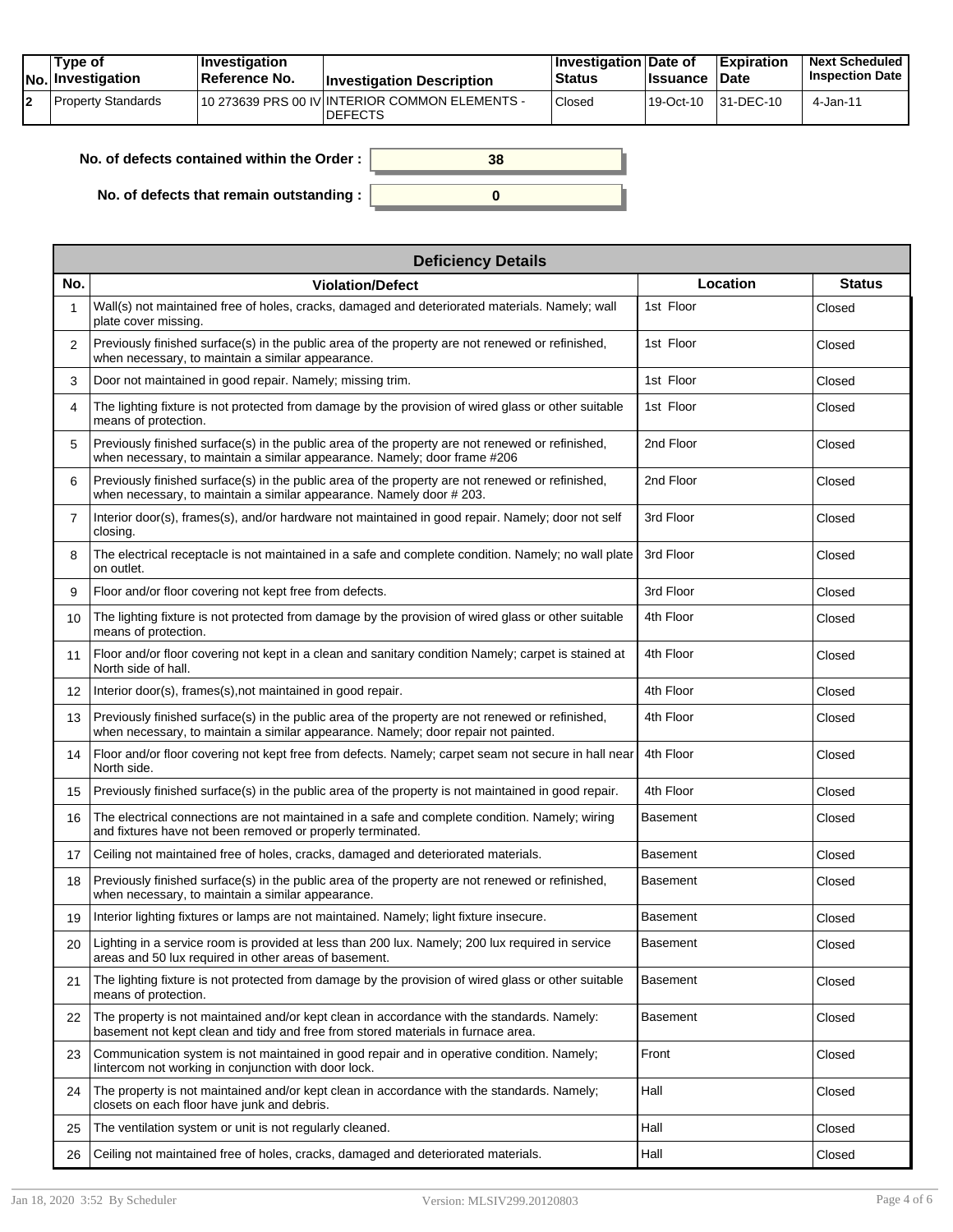| 27 | Guard with a minimum height of 1,070 millimetres high measured from the top of the guard to the<br>surface of the floor has not been provided at a window that extends to less than 1070 millimetres<br>from the surface of the floor. | Hall                       | Closed |
|----|----------------------------------------------------------------------------------------------------------------------------------------------------------------------------------------------------------------------------------------|----------------------------|--------|
| 28 | Previously finished surface(s) in the public area of the property are not renewed or refinished,<br>when necessary, to maintain a similar appearance.                                                                                  | Hall                       | Closed |
| 29 | Exit, public corridor or corridor is not equipped to provide illumination to an average level of not<br>less than 50 lux at floor or tread level.(measured 24 lux)                                                                     | Hall                       | Closed |
| 30 | Previously finished surface(s) in the public area of the property are not renewed or refinished,<br>when necessary, to maintain a similar appearance.                                                                                  | Stairway                   | Closed |
| 31 | Interior door(s), frames(s), glass pane(s), and/or hardware not maintained in good repair.                                                                                                                                             | Stairway                   | Closed |
| 32 | The guards and/or other appurtenant attachments and/or their supporting structural members are<br>not maintained in good repair. Namely; missing pickets                                                                               | Stairway                   | Closed |
| 33 | Handrails on one side of stair or ramp less than 1,100mm in width not provided                                                                                                                                                         | Stairway                   | Closed |
| 34 | The guards and/or other appurtenant attachments and/or their supporting structural members are<br>not maintained in good repair. Namely; guards and handrails are nor properly anchored;                                               | Stairway                   | Closed |
| 35 | Height of the guard for the exit stairs are less than 920 millimetres measured vertically to the top<br>of the guard from a line drawn through the outside edges of the stair nosings.                                                 | Stairway                   | Closed |
| 36 | Height of the guard for the exit stairs are less than 1,070 millimetres around landings.                                                                                                                                               | <b>Throughout Building</b> | Closed |
| 37 | Previously finished surface(s) in the public area of the property are not renewed or refinished,<br>when necessary, to maintain a similar appearance.                                                                                  | <b>Throughout Building</b> | Closed |
| 38 | Door hardware/devices are not maintained in good repair. Namely; exit door not self latching.                                                                                                                                          |                            | Closed |